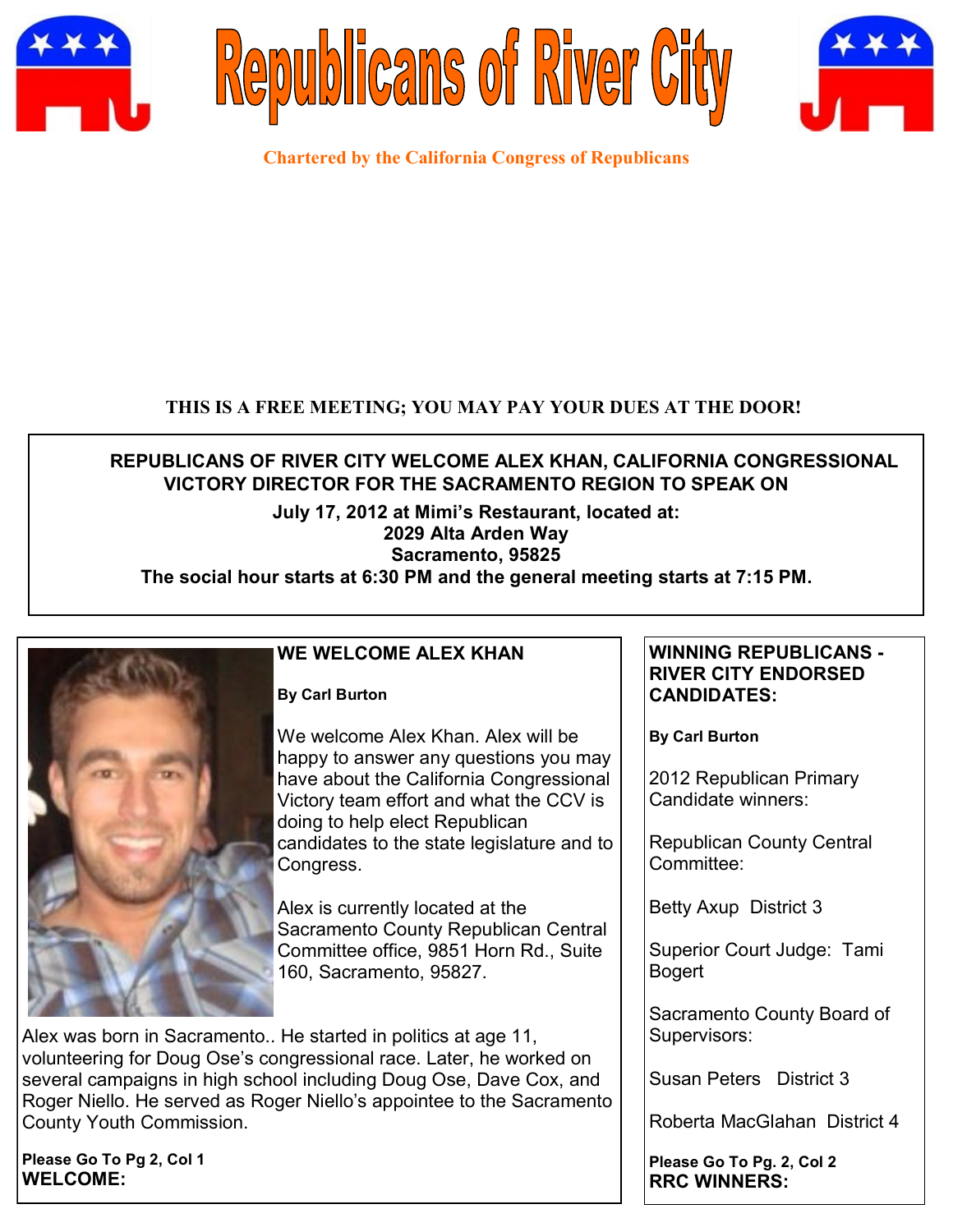## **Page 2**

## **WELCOME**

Alex worked in Ohio GOTV effort for George W. Bush (2004) and he was Doug Ose's Congressional Page in 2004.

While going to college in Washington, DC Alex worked on campaigns for George Allen (VA) and Rick Santorum (PA) and also worked with the organization team on the National March for Life.

Returning to California, Alex worked on the Victory Team for Meg Whitman. He is the current Victory Director for the Sacramento Region.

## **SOME LATE NIGHT JOKES:**

### **Jay Leno:**

President Obama spent about four hours on Father's Day playing golf at a country club in Chicago. It was his 100th round of golf since taking office. He's played more golf than Tiger Woods in the last four years.

Actually, Obama's staff is a little concerned. They're concerned all this golf is cutting into his fundraising.

President Obama is going to let certain illegal immigrants stay in this country. But there is an age requirement. You have to be old enough to vote by November.

## **Jimmy Fallon:**

That's right, 100 rounds of golf since being elected. It was weird when Obama asked his caddie for a recommendation and he was like, "Uhh, don't play so much golf?"

#### **RRC WINNERS**

#### State Assembly:

Beth Gaines District 6 Johathan Zachariou District 7 Peter Tateishi District 8 Mike Hudson District 11

State Senate:

Ted Gaines District 1 Bill Berryhill District 5

U.S. House of Representatives:

Doug La Malfa District 1 Kim Vann District 3 Tom McClintock District 4 Dan Lungren District 7 Ricky Gill District 9

U.S. Senator:

Elizabeth Emken

President:

Mitt Romney

Congratulations to all the candidates who ran and now it's on to November for those who won in their districts. As always we will work hard to help them.



#### **HOW WE CAN HELP MITT ROMNEY WIN**

#### **By Carl Burton**

Here are my suggestions for how we can help Mitt Romney win and put people back to work:

- 1. Remember that this is an election about jobs and the economy.
- 2. Try and force Democrats to explain Obama's record of economic failure.
- 3. Don't attack Obama personally.
- 4. Leave social issues out of the campaign.
- 5. Keep asking Reagan's question, "Are you better off now then you were four years ago?"

When bad news comes, President Obama always points a finger at President Bush and says its his fault. Just remember, Mr. Obama has been President for over forty months and is responsible for this long recession and why people are hurting is because his policy of big government just doesn't work Recall him saying "there were no shovel ready jobs."

As we talk to our friends and neighbors, remind them that we are passing on trillions of dollars of debt to their children and grandchildren.

The November election is a critical decision for the future of the United States. This is a campaign that must be won in the homes and hearts of all Americans.

I'm sure as a member of Republicans of River City and as an American you will do your part to help ensure victory.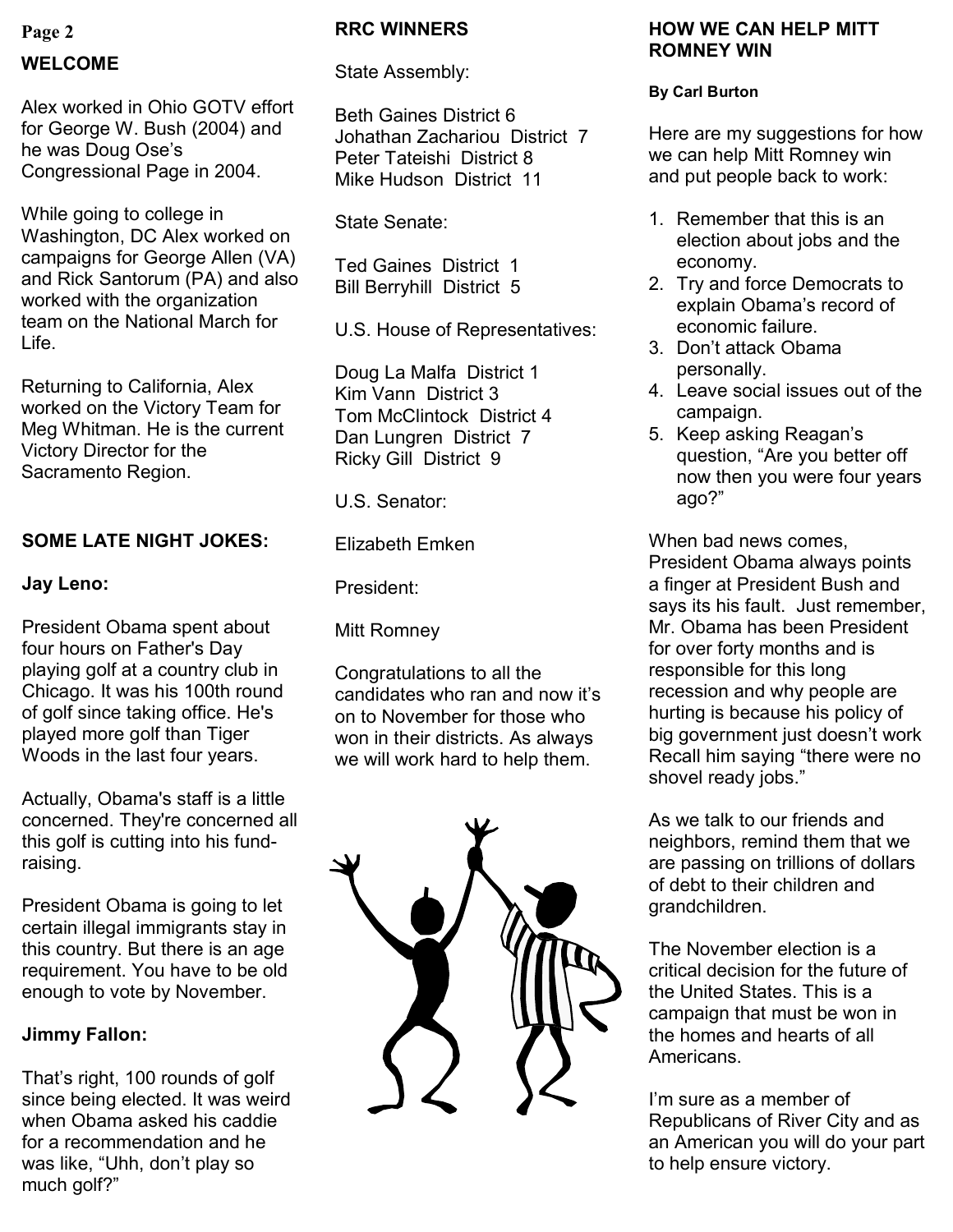## **OBAMA'S WAR ON THE MIDDLE CLASS AND PROSPERITY**

## **By Carl Burton**

President Obama has declared war on the middle class by threatening massive new tax hikes on all Americans (born and unborn).

ABC News is reporting that over 900,000 small business will be effected by Obama's idea of raising taxes on those making over \$250,000 per year. This will hit small businesses especially hard because they file tax returns as individuals.

And let's not forget the new Obamacare tax is laying 75% of all the costs on the backs of the middle class by taxing those making less the \$125,000 per year. I believe President Obama and his administration is going mad with taxation.

It's your children that will pay the Obamacare tax which will add over \$1.7 trillion to the national debt over the next ten years.

It seem President Obama's only solution for his administrations massive government spending is to tax the so-called rich. The problem is even if you tax at a rate of 100% on the "1%" it

**Page 3** festival goers in discussions wouldn't even put a dent into our festival goers in discussions current federal deficit, let alone the staggering national debt.

> Do you think the Obama Administration is trying to destroy the free-market system as we know it in the United States of American? Or has President Obama simply broken his oath of office to defend the general welfare of the nation with his tax policy.

# **JULY 4 IN RANCHO CORDOVA**

## **By Carl Burton**

The Republicans of River City had a successful booth at the July 3 – 4 Independence Day Celebrations in Rancho Cordova. We passed out literature about our Republican candidates for the November election and we registered Republican voters.

Each Republican who registered to vote also received a Romney bumper sticker.

Our booth was one of the best decorated booths at the event. Our theme was Red, White and Blue. Bob Evans and Colleen Fitzpatrick help to decorate and sit-up the booth.

Special thanks to Pat Camper, Bob Evans, Lisa Garcia, and Fred and Pat Hilbrand for their help to staff the booth and engage

## **Republicans of River City Board of Directors:**

Carl Burton, President Fred Hildebrand, Director Betty Axup, 1st Vice President Patty Hildebrand, Director Al Rogel, 2nd Vice President Lynn MacLean, Director Colleen Fitzpatrick, Secretary TBA, Membership Secretary Paul Green, Past President TBA, Treasurer Chris Angle, Director Richard Eigenheer, Director

about the importance of the election of our candidates. We had a great time at this event.

# **OSAMA**

After getting nailed by Navy Seals, Osama made his way to the Pearly Gates. He was greeted there by George Washington. "How dare you attack the nation I helped conceive!" yells President Washington, slapping Osama in the face. Patrick Henry comes up next. "You wanted to end Americans' liberty, so they gave you death!" Henry punches him in the nose. President James Madison is next, and says, "This is why I allowed for the common defense!" He delivers a kick to Osama's knee. Osama is subjected to similar beatings from John Randolph of Roanoke, President James Monroe, and 67 other people who have the same love for liberty and America. Osama is writhing on the ground, and President Thomas Jefferson picks him up and hurls him back toward the golden gate where he is to be judged.

As Osama awaits his journey to his final, very hot destination, he screams out, "This is not what I was promised" An angel replies, "I told you there would be 72 Virginians waiting for you. What did you think I said?"



Volume 2012, Issue 7 P. O. Box 1776 Carmichael, CA 95609-1776

Editor: Carl Burton Telephone 485-5741